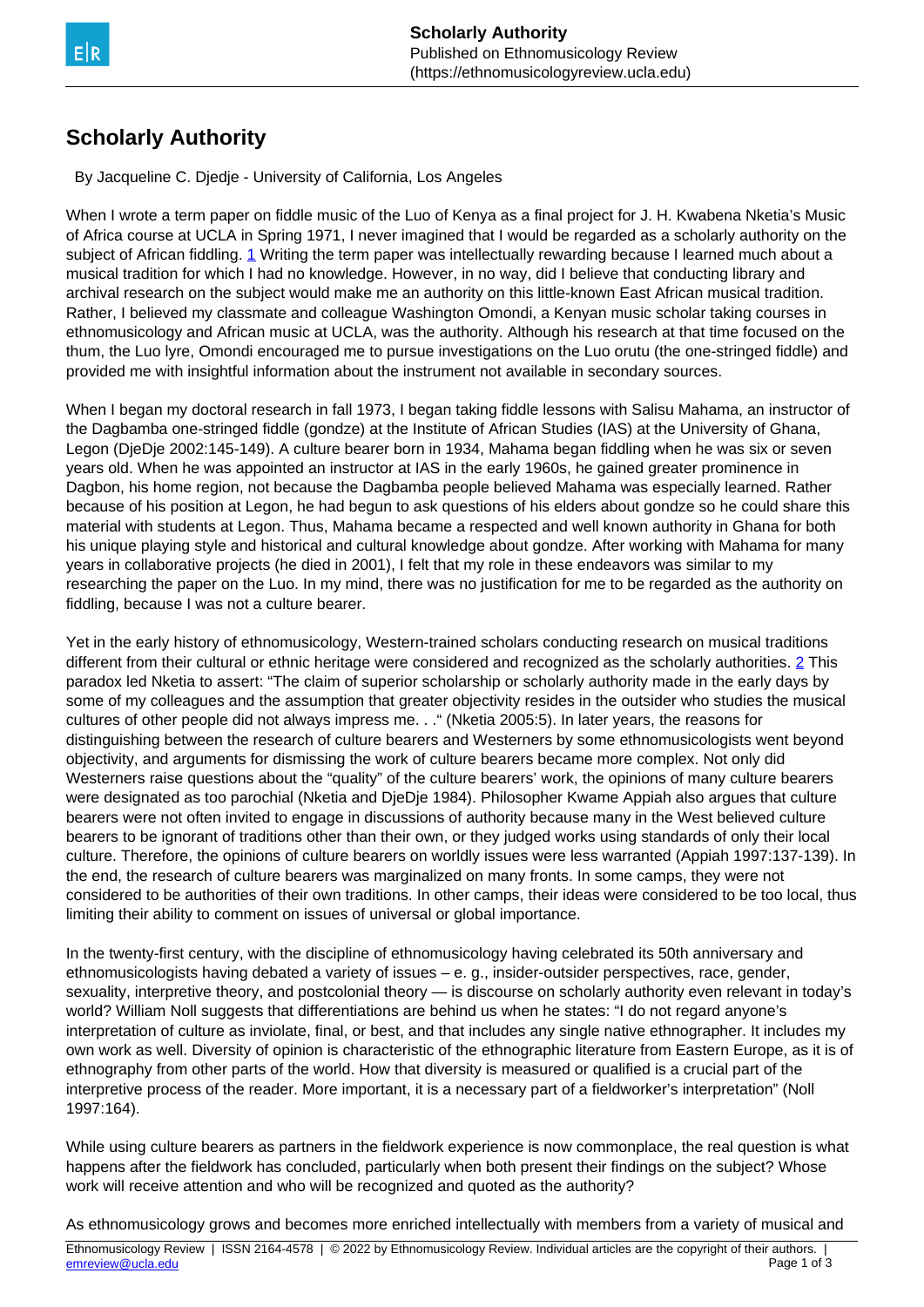<span id="page-1-0"></span>

**Scholarly Authority** Published on Ethnomusicology Review (https://ethnomusicologyreview.ucla.edu)

cultural backgrounds who will most likely bring new interests, issues, and concerns to the table, will the need or desire for scholarly authority become less or more relevant or will it become camouflaged in other ways? What about the fads or intellectual trends that seemed to prevail the discipline in the latter part of the twentieth century (Noll 1997:167; Euba 2001:139)? Is this evidence that the desire for scholarly authority continues to be important?

As new researchers enter the field, it is important to prepare them to participate confidently in all scholarly debates. Instead of advising future researchers to become clones of ourselves and others, we need to introduce them to the perspectives of scholars of diverse experiences and backgrounds; provide them with the basic research methods, analytical tools and skills to pursue topics on many subjects; and teach them how to synthesize their thoughts in a coherent and thoughtful manner. Rather than require them to read publications and uncritically adopt the theories of a select group of scholars, we should encourage them to be innovative, not trendy, by using and developing new research paradigms that arise from their fieldwork experiences and ethnographies. [3](#page-1-0) Ideally, we should be free to choose how we conduct research and the sources we use to interpret our material. However, a continuing problem is the exclusion and lack of respect given to diverse voices and culture bearers. Thus, some changes are warranted.

With regards to my own research on African fiddling, I admit that I want to be recognized for my contributions. Instead of being regarded as the scholarly authority on fiddling, I prefer to be known as one person who has researched the topic. My research on fiddling has allowed me to tell one story about an African musical tradition that few know. The way I present my findings may be different from culture bearers, but it is in no way more or less important.

## **Notes**

1. Because much of my African music research has focused on fiddling, this accolade is often used by colleagues when introducing me in public presentations or when reviewing my scholarly publications.

2. Whether I would have been regarded as an authority is questionable because I am an African American conducting research on African music. Some may think the two traditions are too closely related.

3. In summer 2005, faculty in the UCLA Department of Ethnomusicology compiled a list of suggested readings for its graduate students to help the students become acquainted with the different conceptual ideas, perspectives, and theories of scholars in world culture. The list now appears on the department's web site.

## **References**

Appiah, Kwame Anthony. 1992. In My Father's House: Africa in the Philosophy of Culture. New York: Oxford University Press.

DjeDje, Jacqueline Cogdell. 2002. "Ethnomusicologists at Work: Africa and North America." In The World's Music: General Perspectives and Reference Tools, The Garland Encyclopedia of World Music, Vol. 10, edited by Ruth M. Stone, 137-155. New York and London: Routledge.

Euba, Akin. 2001. "Issues in Africanist Musicology: Do We Need Ethnomusicology in Africa?" In Proceedings of the Forum for Revitalizing African Music Studies in Higher Education, edited by Frank Gunderson, 137-139. Ann Arbor, Michigan: The U. S. Secretariat of the International Center for African Music and Dance, The International Institute, University of Michigan.

Nketia, J. H. Kwabena. 2005. "Introduction: Thinking About Music in Ethnomusicological Terms." In Ethnomusicology and African Music: Collected Papers. Volume One. Modes of Inquiry and Interpretation, compiled by J. H. Kwabena Nketia, 1-20. Accra, Ghana: Afram Publications (Ghana) Ltd.

Nketia, J.H. Kwabena, and Jacqueline Cogdell DjeDje. 1984. "Introduction: Trends in African Musicology." In Selected Reports in Ethnomusicology. Vol. 5. Studies in African Music, edited by J. H. Kwabena Nketia and Jacqueline Cogdell DjeDje, ix-xx. Los Angeles: UCLA Program in Ethnomusicology, Department of Music.

Noll, William. 1997. "Selecting Partners: Questions of Personal Choice and Problems of History in Fieldwork and Its Interpretation." In Shadows in the Field: New Perspectives for Fieldwork in Ethnomusicology, edited by Gregory F. Barz and Timothy J. Cooley, 163-188. New York: Oxford University Press.